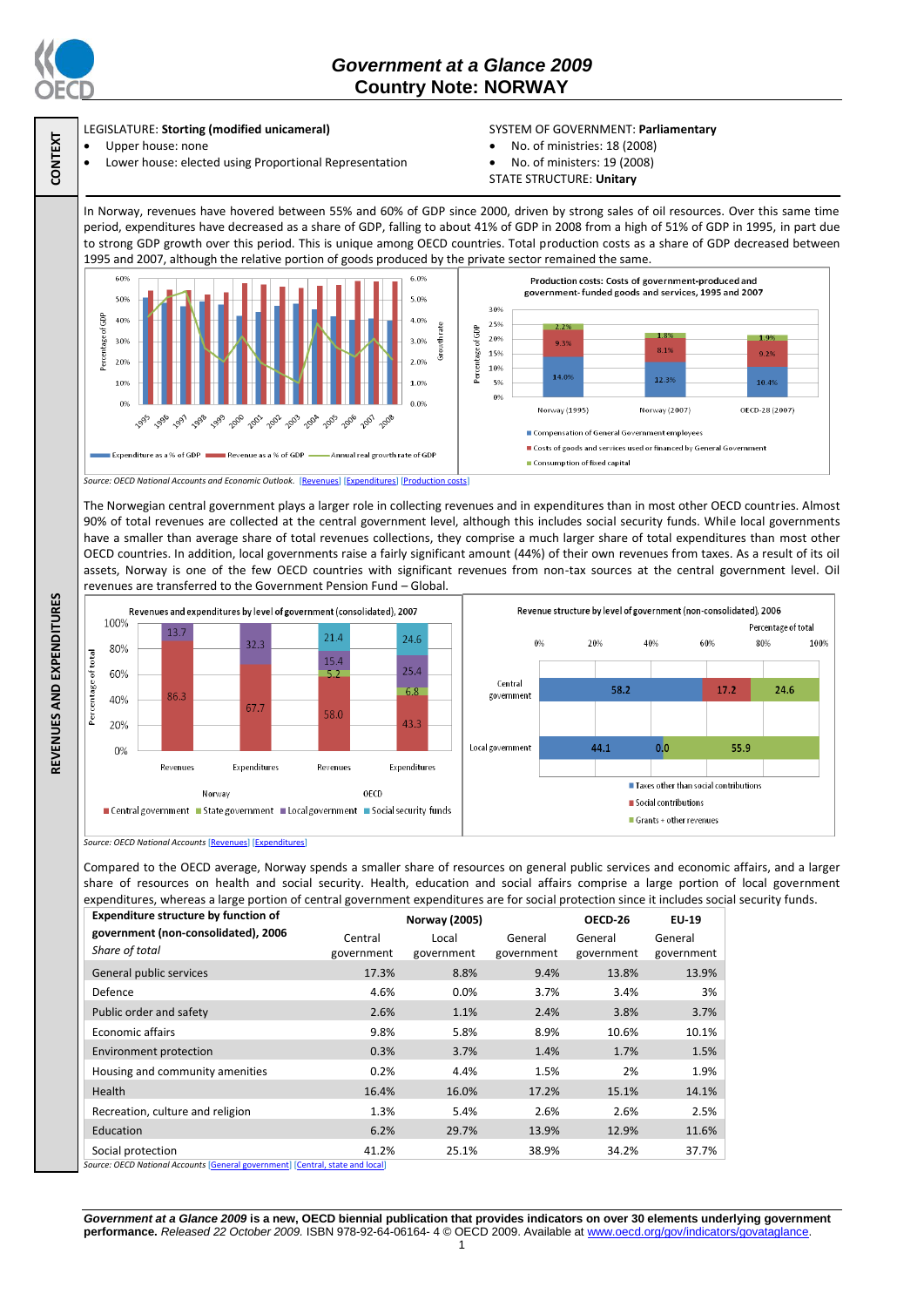



Government employment in Norway is decentralised, with almost two-thirds of staff employed at the local government level. However, this is already the result of a relative recentralization of staff, a unique phenomenon among OECD countries. The share of general government employment in the total labour force is the highest among OECD countries, double the OECD average of 14%.

*Source: OECD Comparison of Employment in the Public Domain Survey and Labour Force Survey*

[\[General government employment\]](http://dx.doi.org/10.1787/723622503117) [\[Distribution by level\]](http://dx.doi.org/10.1787/723627140760)

Female participation in central government workforce is very similar to their overall participation in the total workforce. Women represent close to one quarter of senior managers, very close to the OECD average. An ageing workforce is a challenge for the Norwegian central government, as employees 50 years and older are over-represented in government employment and their ratio exceeds the OECD average.

*Source: OECD Strategic HRM Survey and Labour Force Survey* participation] [\[Ageing\]](http://dx.doi.org/10.1787/723656070327)

HRM practices in the Norwegian central government are rather delegated to line departments and line managers. Norway also operates a primarily position-based recruitment system, where most jobs are open to both internal and external candidates. There is also a high use of performance-related pay compared to the OECD average. Norway is also characterised by a cadre of senior civil servants that are managed separately. *Source: OECD Strategic HRM Survey* 

[\[Delegation\]](http://dx.doi.org/10.1787/723663744332) [\[Recruitment\]](http://dx.doi.org/10.1787/723668744361) [\[Performance management\]](http://dx.doi.org/10.1787/723750171710)

The medium-term expenditure framework in Norway is not as comprehensive as it is in other countries. The budget documents contain three year rolling estimates which take into account expected budgetary consequences of demographic changes, investment programmes and new policy initiatives, although they are usually based on relatively mechanical extrapolations. Norway does not use multi-year targets or ceiling. Norway has developed a government-wide performance budgeting system. Performance targets are integrated into the budget process and are used when developing the executive's budget. Each ministry and each agency receives one lump sum appropriation wages and one for operating expenditures within which reallocations and carry-overs are possible with Ministry of Finance authorisation.

*Source: OECD International Budget Practices and Procedures Database.* [\[Medium-term\]](http://dx.doi.org/10.1787/723856770865) [\[Performance budgeting\]](http://dx.doi.org/10.1787/723863437686) [\[Executive flexibility\]](http://dx.doi.org/10.1787/723876713213) OECD Journal on Budgeting[: www.oecd.org/gov/budget/journal](http://www.oecd.org/gov/budget/journal)

Overall, Norway exhibits a high-degree of e-government readiness with a notably high use of e-government services by citizens – the highest amoung OECD countries. A large number of services are available on line and the Norwegian government has a relatively sophisticated online presence. Norway's efforts to become a leader in the use of ICT in government have been supported by a high level of Internet penetration in Norwegian society and a burgeoning Information Society.

*Source: United Nations E-Government Readiness Knowledge Base, Eurostat.* [\[Readiness\]](http://dx.doi.org/10.1787/724248078408) [\[Uptake\]](http://dx.doi.org/10.1787/724264662272) [\[OECD E-Government Publications\]](http://www.oecd.org/document/40/0,3343,en_2649_34129_41342248_1_1_1_1,00.html)

*Government at a Glance 2009* **is a new, OECD biennial publication that provides indicators on over 30 elements underlying government performance.** Released 22 October 2009. ISBN 978-92-64-06164- 4 © OECD 2009. Available at www.oecd.org/gov/indicators/gova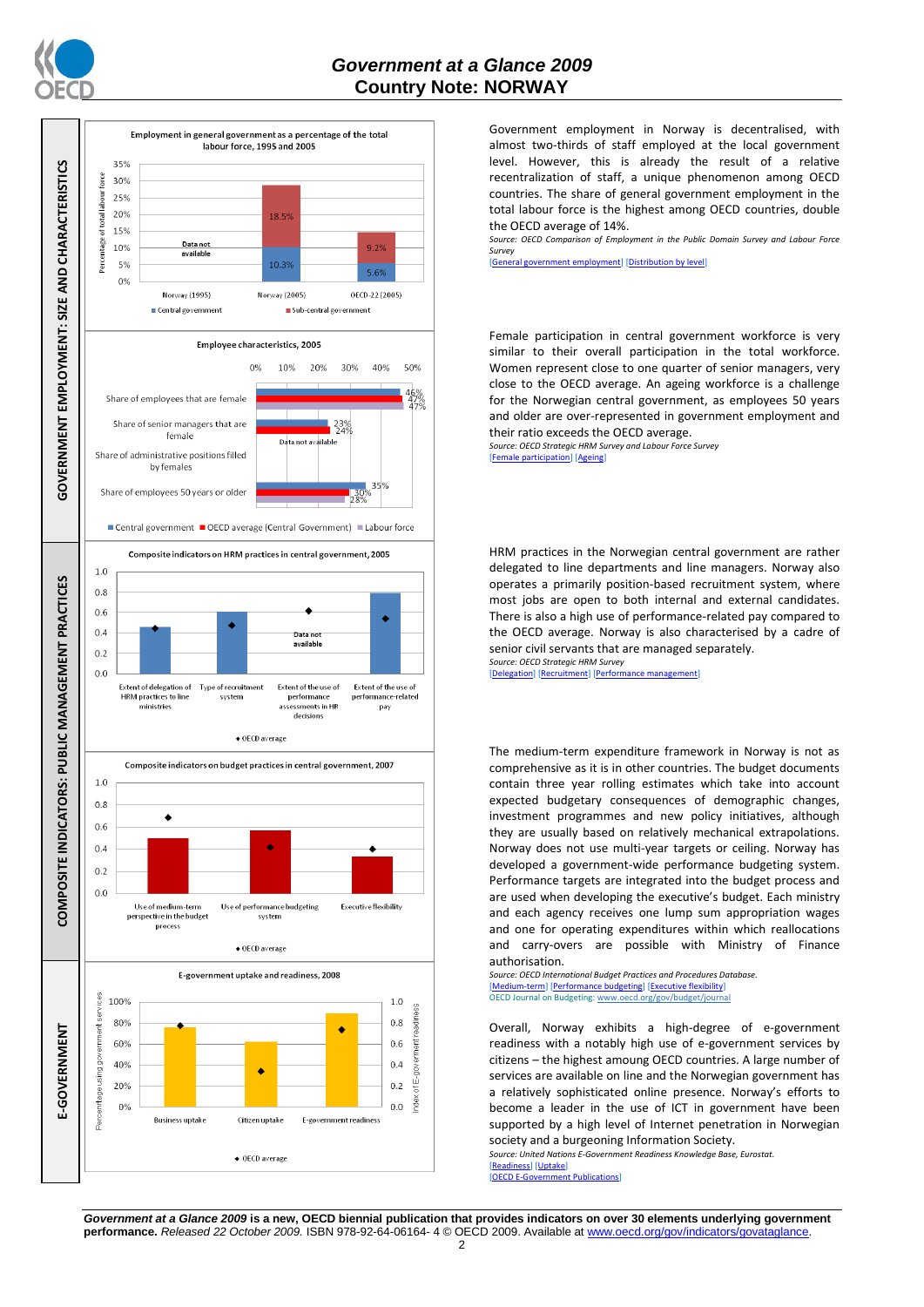

**REGULATORY MANAGEMENT**REGULATORY MANAGEMENT

| Types of information central government decision makers are |
|-------------------------------------------------------------|
| required to disclose and level of transparency, 2009        |

| <b>Requirements for disclosure</b>                                                            | Prime<br>Minister | Vinister  | Storting  |  |
|-----------------------------------------------------------------------------------------------|-------------------|-----------|-----------|--|
| <b>Assets and liabilities</b>                                                                 | DP                | DP        | <b>DP</b> |  |
| Loans                                                                                         | D                 | D         | D         |  |
| Sources and level of income                                                                   | DP                | <b>DP</b> | <b>DP</b> |  |
| Outside positions                                                                             | DP                | <b>DP</b> | <b>DP</b> |  |
| Gifts                                                                                         | DP                | <b>DP</b> | <b>DP</b> |  |
| Previous employment                                                                           | DP                | DP        | <b>DP</b> |  |
| D= Disclosed; DP= Disclosed and publicly available; ND=<br>Not disclosed; NA= Not applicable. |                   |           |           |  |

**Requirements for Regulatory Impact Analysis (RIA) processes used by central governments**

|                                               | 2005                         | 2008                         |
|-----------------------------------------------|------------------------------|------------------------------|
| Required for draft primary<br>laws            | Always                       | Always                       |
| Required for draft<br>subordinate regulations | Always                       | Always                       |
| Required to quantify costs                    | Only for major<br>regulation | Only for major<br>regulation |
| Required to quantify                          | In selected                  | In selected                  |
| benefits                                      | cases                        | cases                        |
| Required to publicly<br>release results       | Always                       | Always                       |
| Quality reviewed by body                      |                              |                              |
| external to Ministry<br>preparing rules       | No                           | No                           |

#### **Extent of programs for reducing administrative burdens at the central level of government**

|                               | 1998 | 2005 | 2008 |
|-------------------------------|------|------|------|
| Explicit programme exists     | Yes  | Yes  | Yes  |
| Includes quantitative targets | N٥   | Yes  | No   |

Compared to other OECD countries, Norway requires decision makers to publicly disclose a large amount of information on private interests. Notably, Norway has paid particular attention to post-public employment and issued specific guidelines for politicians. It is one of a growing number of countries to require decision makers to disclose information on previous employment and outside positions, which can help countries manage "revolving doors", or the movement between the private and public sectors.

*Source: OECD Survey on Integrity* [\[Disclosures\]](http://dx.doi.org/10.1787/724123642681)

The 2005 and 2008 surveys of Indicators of Systems of Regulatory Management examined the extent of governance practices designed to improve the quality of regulation in OECD countries. Among the most important practices are: the use of regulatory impact analysis (RIA) to assess the cost and benefits of new regulation and the institutional oversight of the quality of regulations, and; the design of programs to reduce the costs of administrative activities on business and citizens.

In Norway, an assessment of the impact of new regulations on the budget, small businesses, regions, the public sector and gender is always required for new regulations, though this assessment is not always required to be quantitative. Norway has measured the time that business employees are required to spend on reporting obligations, and estimates that administrative burdens have been reduced by 1 199 full-time equivalent employees since 1997. Three-quarters of the reduction occurred between 2005 and 2007, mostly through the introduction of electronic reporting and a dedicated Internet portal for businesses. The remaining reporting obligations are estimated to impose a total administrative burden on businesses of almost 5 000 full-time equivalent employees, equivalent to 0.3% of total business sector employment. *Source: OECD Survey on Regulatory Management.*

#### [\[RIA\]](http://dx.doi.org/10.1787/724045144354) [\[Administrative simplification\]](http://dx.doi.org/10.1787/724058851054)

REGULATOR CONSTRUCTIONS CONTROLLED TO MANAGEMENT CONTROLLED TO MANAGEMENT CONTROLLED TO MANAGEMENT CONTROLLED TO MANAGEMENT CONTROLLED TO MANAGEMENT CONTROLLED TO MANAGEMENT CONTROLLED TO MANAGEMENT CONTROLLED TO MANAGEMEN EU 15 reviews on Regulatory Reform[: www.oecd.org/gov/regref/eu15](http://www.oecd.org/gov/regref/eu15)<br>Background reports on Regulatory Reform[: www.oecd.org/regreform/backgroundreports](http://www.oecd.org/regreform/backgroundreports)